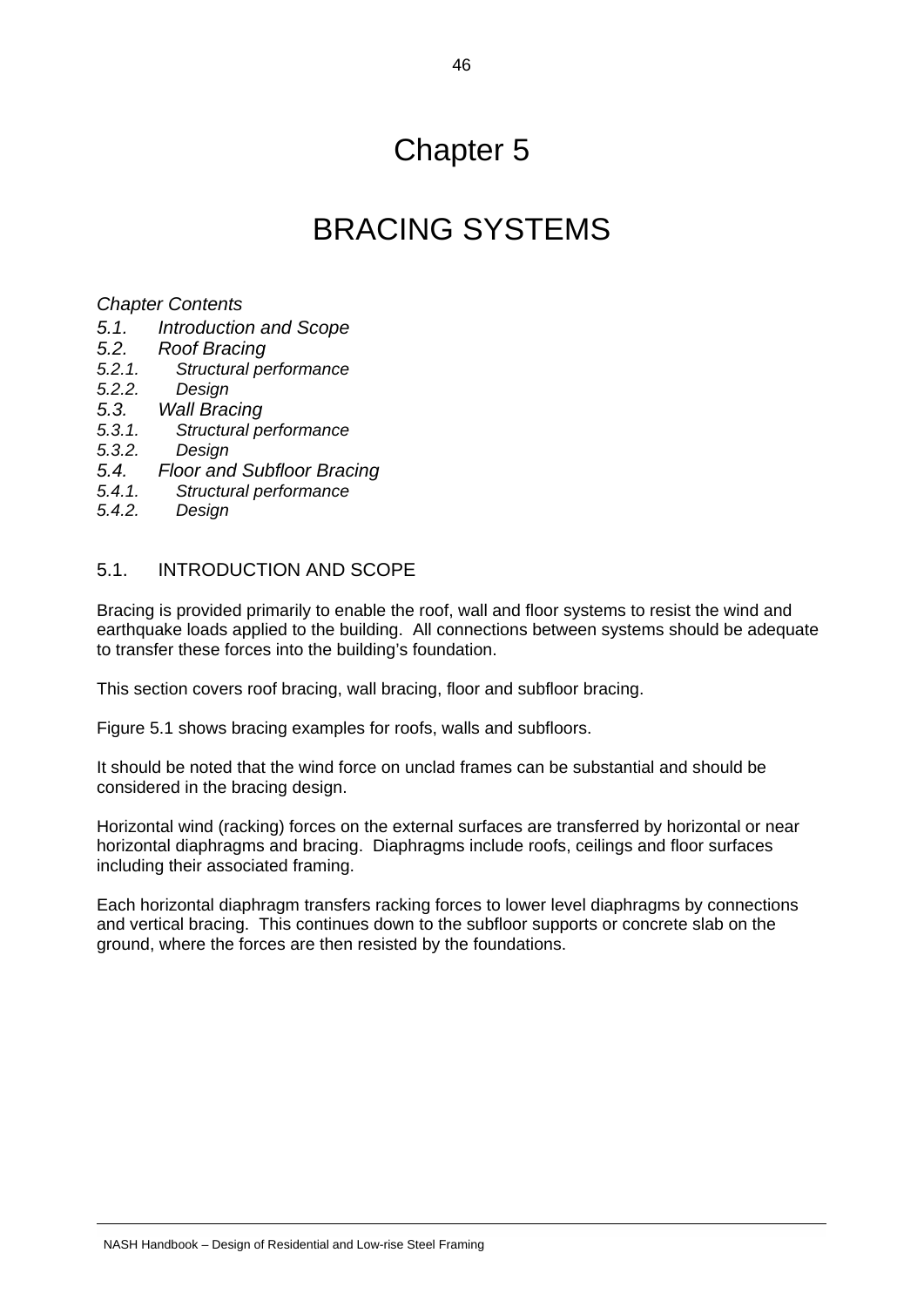

*Fig. 5.1 Various bracing systems* 

### 5.2. ROOF BRACING

5.2.1. Structural performance

A typical roof bracing configuration is shown in Figure 5.1.

The following points should be considered in the design of a roof bracing system:

- Roof bracing is required to ensure that the roof acts as an integral unit and transfers the imposed loads to the appropriate supports. Bracing should be provided at the top and bottom chords of roof trusses. Some trusses may also require web bracing (refer to roof design section).
- Top chord bracing may be required to:
	- Transfer horizontal wind loads perpendicular to the span of trusses to the supports. Wind and earthquake loads are transferred to the top chords by the roof battens or purlins.
	- Provide restraint to the roof battens or purlins.
- Bottom chord bracing may be required to provide restraint to the bottom chords of trusses when they are in compression due to wind uplift or bending.
- Trusses may need to be temporarily braced during installation. Temporary bracing should not be removed until the permanent bracing has been installed. See also Chapter 9.
- In addition to supporting roof cladding and transferring longitudinal wind loads, roof battens are designed to provide lateral buckling restraint to the top chords of the roof trusses. The lateral buckling action arises from the compressive force in the top chords.
- A hip roof structure will provide significant permanent bracing capacity.
- Continuous ceiling systems with lining, such as correctly fixed plasterboard, can be assumed to act as a rigid diaphragm.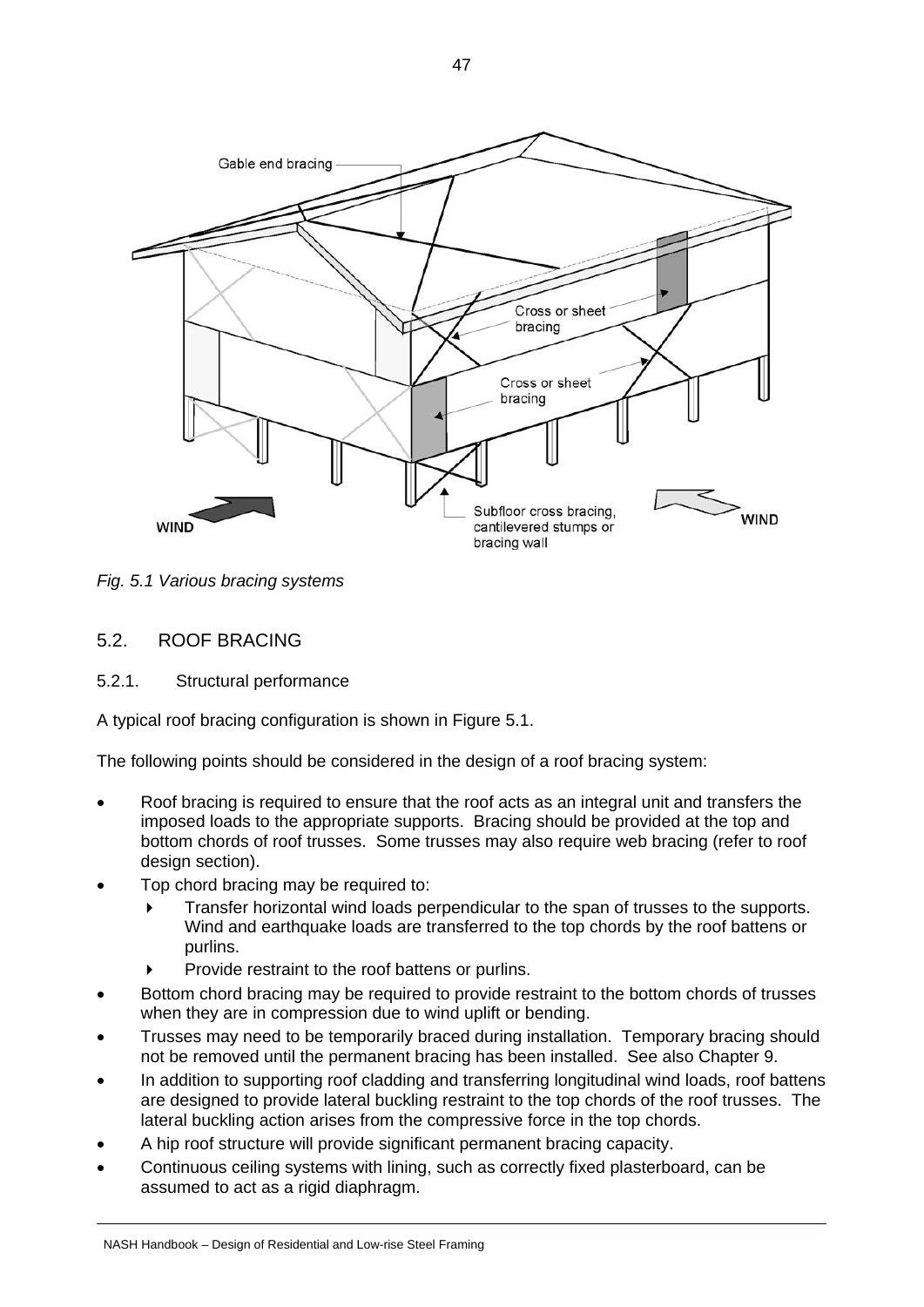

PO Box 1085 Hartwell Victoria Australia 3124 ABN: 74 798 162 591 Phone: 03 9809 1333 Toll-free: 1800 656 986 Fax: 03 9809 1399 enquiries@nash.asn.au www.nash.asn.au

# NASH Handbook

# Design of Residential and Low-rise Steel Framing

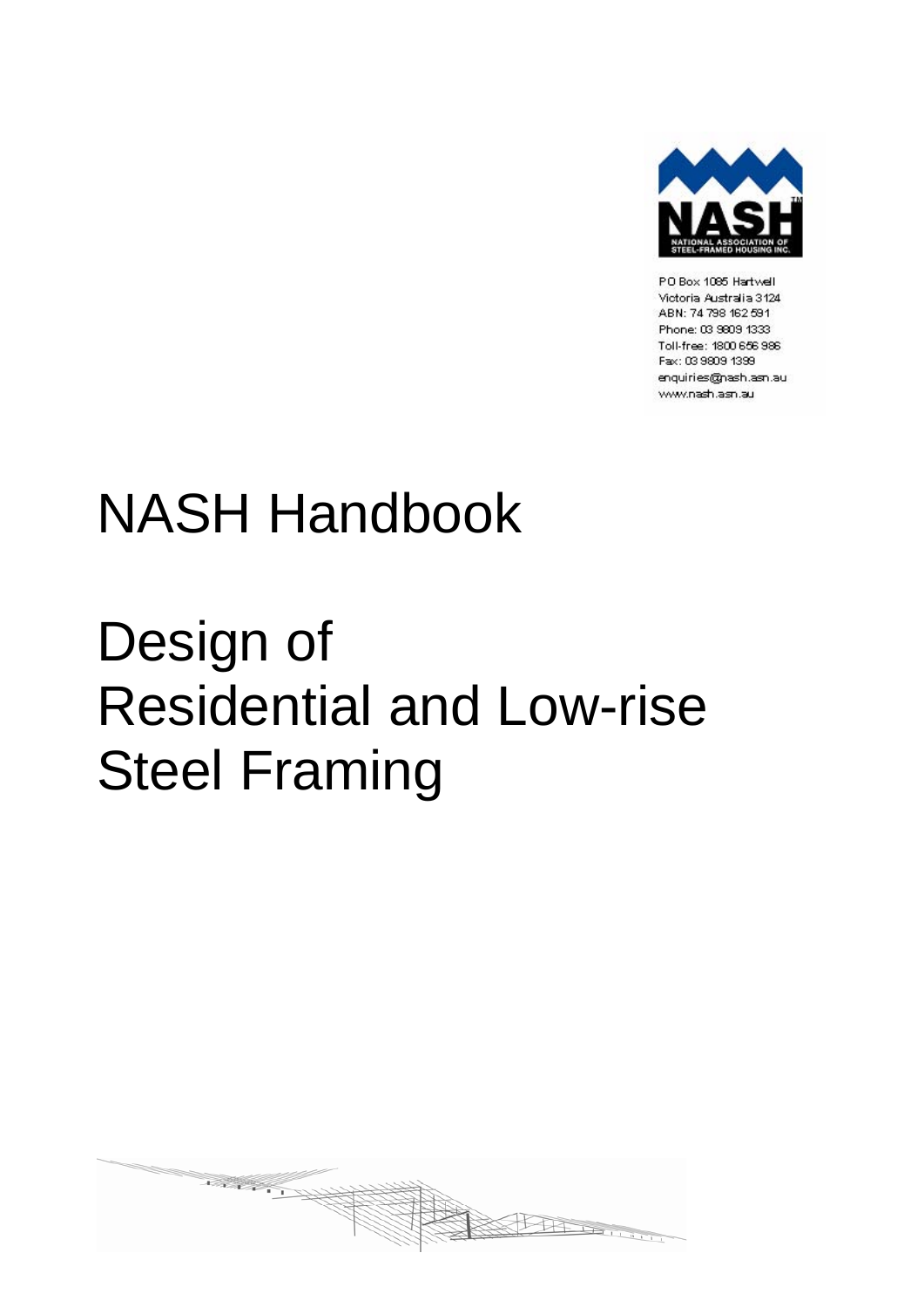## ©NASH 2009

ISBN 978-0-646-51133-7

## Important Notice and Disclaimer

The National Association of Steel-Framed Housing (NASH) is committed to enhancing the availability and dissemination of information relating to the development of steel framing. The NASH Handbook – Design of Residential and Low-rise Steel Framing (the Handbook) is provided for general information only and should not be taken as providing specific advice on any issue. In particular, this Handbook is not mandatory or regulatory in nature. Rather, it is designed to assist in making information on this topic readily available.

However, neither NASH nor the groups and/or individuals which have endorsed or been involved in the development of the Handbook, accept any responsibility for the use of the information contained in the Handbook and make no guarantee or representation whatsoever that the information is an exhaustive treatment of the subject matters contained therein or is complete, accurate, up to date or reliable for any particular purpose.

NASH and groups which have endorsed or been involved in the development of the Handbook expressly disclaim all liability for any loss, damage, injury or other consequence, howsoever caused (including without limitation by way of negligence) which may arise directly or indirectly from use of, or reliance on, this Handbook.

Users should exercise their own skill and care with respect to their use of this Handbook and should obtain appropriate professional advice on any specific issues relevant to their circumstances.

In particular, and to avoid doubt, the use of the Handbook does not:

- Guarantee acceptance or accreditation of a design, material or building solution by any entity authorised to do so under any law;
- Mean that a design, material or building solution complies with the Building Code of Australia (BCA);
- Absolve the user from complying with any Local, State, Territory or Australian Government legal requirements.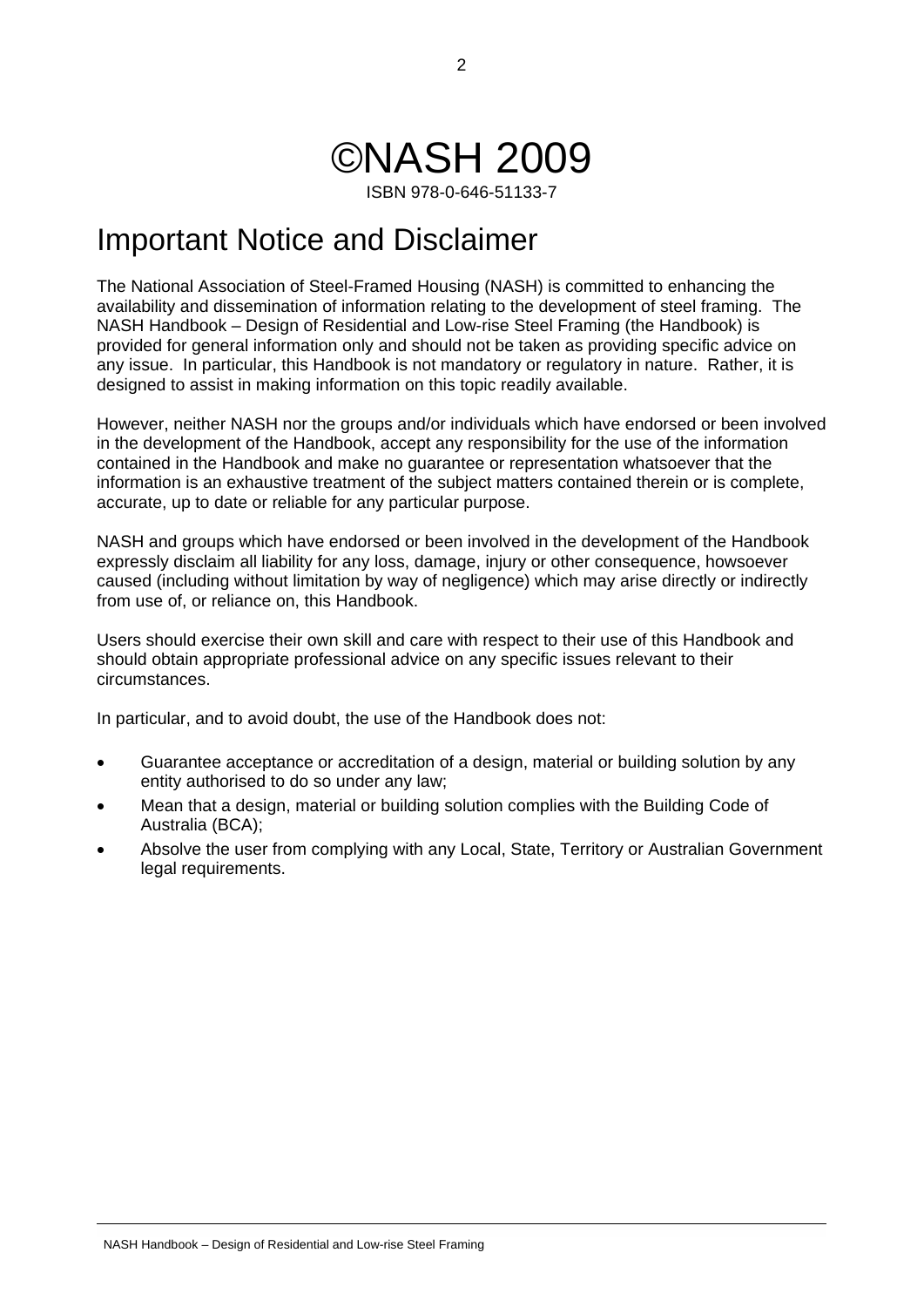## Table of Contents

|            | Preface<br>National Association of Steel-Framed Housing Inc (NASH)<br>Acknowledgements | 4<br>5<br>5 |
|------------|----------------------------------------------------------------------------------------|-------------|
| Chapter 1  | Introduction to Steel Framing                                                          | 6           |
| Chapter 2  | <b>Roof Systems</b>                                                                    | 19          |
| Chapter 3  | <b>Wall Systems</b>                                                                    | 30          |
| Chapter 4  | <b>Floor and Subfloor Systems</b>                                                      | 39          |
| Chapter 5  | <b>Bracing Systems</b>                                                                 | 46          |
| Chapter 6  | Connectors                                                                             | 58          |
| Chapter 7  | Testing                                                                                | 81          |
| Chapter 8  | Durability                                                                             | 87          |
| Chapter 9  | <b>Fabrication and Construction Practice</b>                                           | 96          |
| Chapter 10 | <b>Additional Considerations</b>                                                       | 104         |
| Chapter 11 | References                                                                             | 109         |
| Appendices |                                                                                        |             |
| Appendix A | <b>Terminology and Abbreviations</b>                                                   | 113         |
| Appendix B | <b>Preliminary Design Considerations</b>                                               | 117         |
| Appendix C | Connection Design Values Calculated in Accordance with AS/NZS<br>4600                  | 123         |
| Appendix D | Connector/Connection Design Values Determined from Test Results                        | 135         |
| Appendix E | <b>Fire Construction Details</b>                                                       | 150         |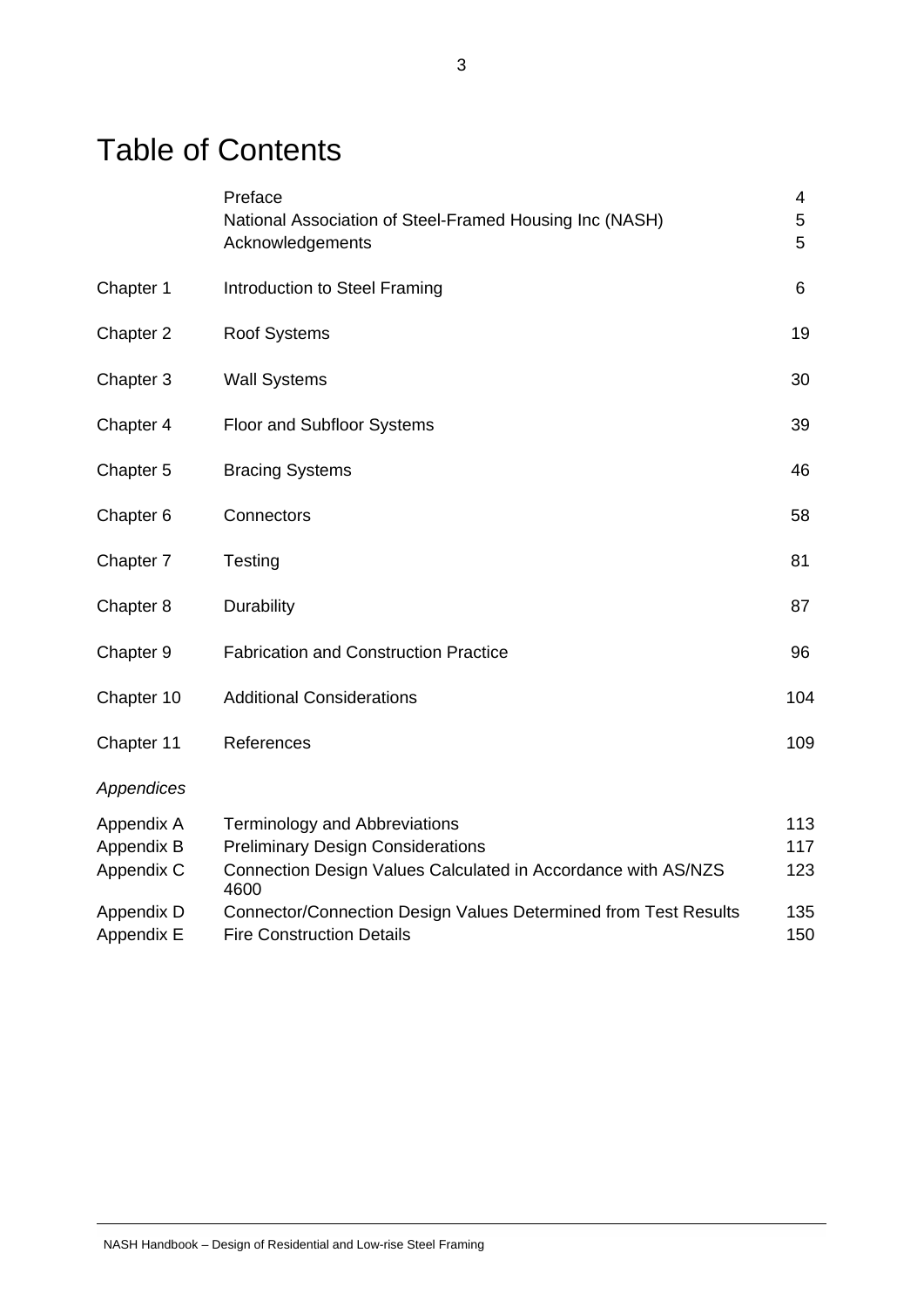## Preface

Steel framing is commonly chosen for houses and other forms of low-rise construction as it is:

- Cost effective
- Dimensionally stable
- Non combustible
- Termite and borer proof
- Durable
- Strong but lightweight
- 100 percent recyclable
- Consistent in its properties and performance

The NASH Standard – Residential and Low-rise Steel Framing Part 1: Design Criteria sets out the design criteria, in terms of structural adequacy and serviceability, for use in the design of low-rise steel framing. This includes houses as well as other low-rise residential and commercial buildings.

This Handbook aims to assist the steel framing designer in the application of the NASH Standard Part 1. However, it does not purport to provide a detailed guide on the use of the Cold-formed steel structures standard AS/NZS 4600 or replace engineering judgement.

The Handbook contains performance data for a number of proprietary components such as screws, rivets, bolts and anchors. This information has been reproduced in Appendices in good faith from information provided by the relevant manufacturers. It has been included to assist the use of the Handbook as a reference for users, but is not exhaustive. Handbook users should contact relevant manufacturers directly for additional performance information.

Two separate Standards (Part 2 & 3) are being developed to provide steel framing span tables and related information and these will be published in due course. The relationship between the Standards and this Handbook is illustrated below.

The NASH web site [www.nash.asn.au](http://www.nash.asn.au/) is regularly updated and provides supplementary information to this Handbook.